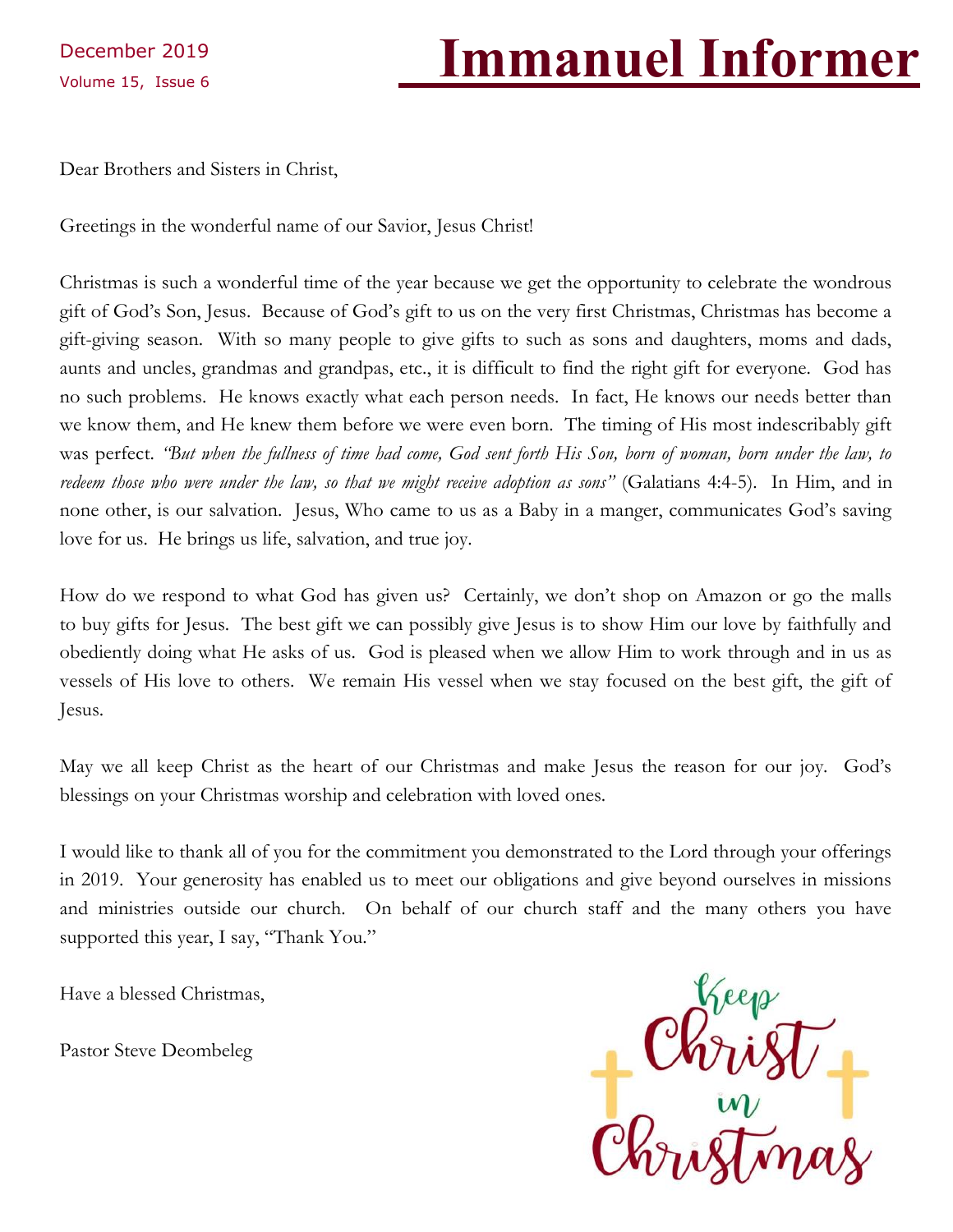

Help the Old Schoolhouse Community Garden & Orchard raise money for a tool storage shed and garden sign. We have initiated a fundraising campaign through the link below, please support us in our effort to secure the Matching Funds Grant through

SeedMoney. Your donation will help us serve the community, giving glory to God. Thank You. <https://donate.seedmoney.org/3177/old-schoolhouse-community-garden-orchard>

POINTSETTIA PLANTS will be part of the chancel decorations for Christmas at Immanuel. If you would like to make a plant purchase, special order forms are available. Orders and payments must be made before December 8th. The foil covered plants are \$13.50 each. Checks should be made payable to Immanuel Altar Guild. The plants can be picked up immediately after the Christmas Day service. If you have any questions, contact Barb Arndt at 630-655-0797.





Advent Services Wednesdays December 4th,11th, 18th



December 8th, after church in the long hallway. Customize your own cookie selection from an assortment of home baked goodies provided by our volunteers! Cookies are sold by the container and cost \$10.00 each. Sponsored by Immanuel's Women's Ministry

School Christmas Program - "Joy to You and Me" - December 15, 4pm

# Scrvice of Lessons and Carols - December 22, 9:30am



CHRISTMAS CAROLING & CHILI - The adult choir has arranged to have a chili lunch beginning at 11:00 AM on Sunday, December 22nd after our coffee hour. After lunch, they will go Christmas Caroling to our shut ins. Everyone is welcome to join them. Bring your favorite chili recipe, have a light lunch, and go caroling! See Donn Hempel if you have any questions.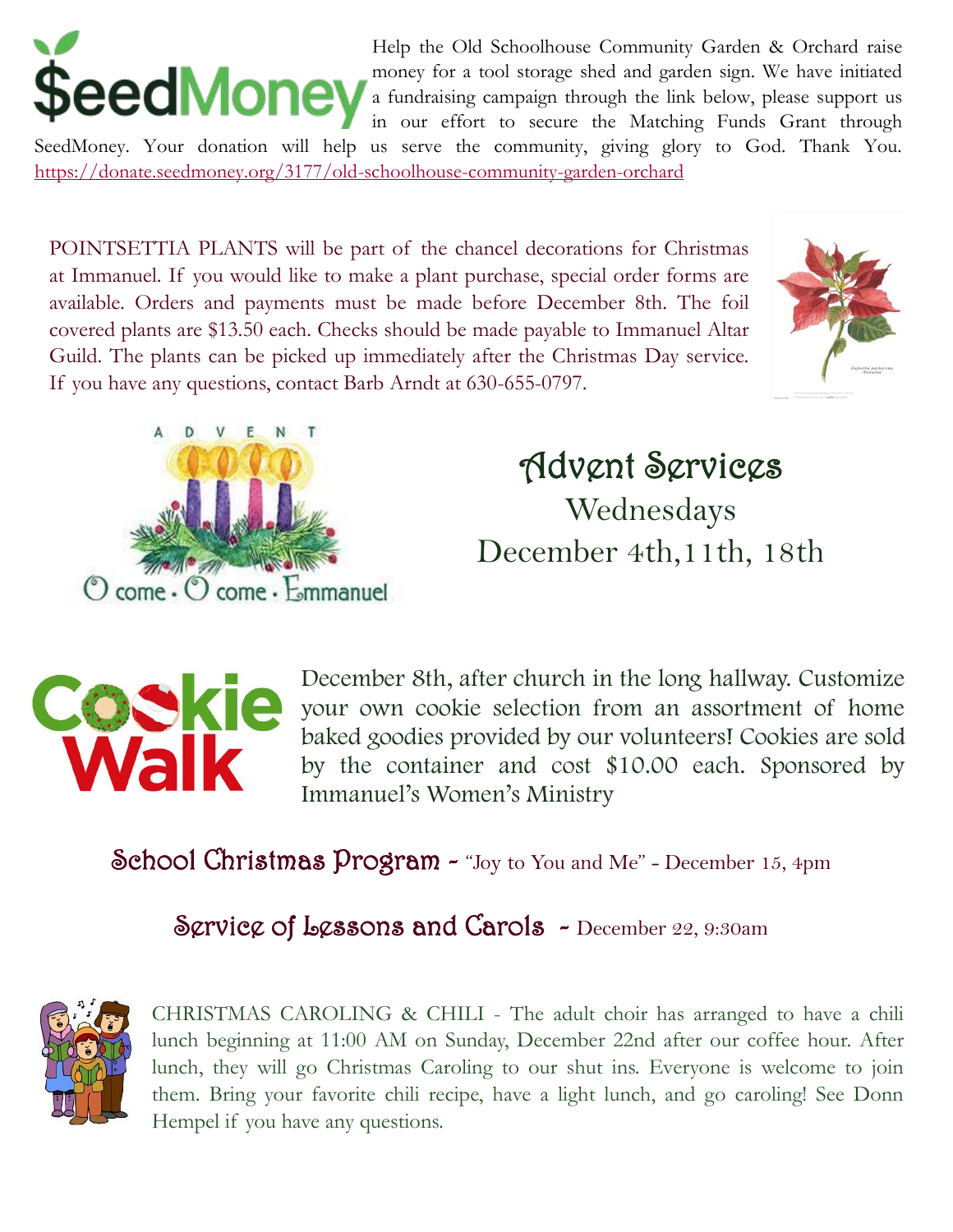# *Blessings on Your Stewardship Journey*

# **Jesus Is the Reason for the Season**

*Here we are, ready to celebrate the birth of Christ – a major event, even for those who don't believe in Him. It used to be that merchants would wait until after Thanksgiving to begin the celebration by filling their shelves with enticing gifts, decorations, and all the trappings but now we see that it often starts in October.*

How different from the first Christmas! Mary and Joseph settled down in a stable. There were no photographers waiting outside to snap the first picture of the new king. No one knew what was happening! No one, that is, except for the parents and the host of Heaven who made the announcement. But to whom was this announcement made? To the powerful who would speed through the towns and villages, spreading the news? No, it was made to shepherds who were outcasts, hired hands who were so low on the social scale that they weren't even allowed to give testimony in a court of law. They weren't even allowed to come into the Temple.

Yet these were the ones chosen by God to tell the good news. These ostracized creatures saw

the angels with *"… the glory of the Lord [shining] around them…"* They heard the message the angels brought: *"For unto you is born this day in the city of David a Savior Who is Christ the Lord… You will find a baby…lying in a manger"* (Luke 2:9,11-12). They saw, they listened, and then they went to see for themselves. After receiving the Good News, they shared it. *"When they had seen Him, they spread the word concerning what had been told them about this Child, and all who heard it were amazed at what the shepherds said to them"* (Luke 2:17-18 NIV).

If lowly shepherds could tell the story, can't we as well? *"All who heard it were amazed,"* Luke writes, but he doesn't say all believed. All we're asked to do is tell the story. How could fear, uncertainty, or apathy hold us back? This is the biggest news mankind has ever received! As stewards of the Gospel, we have no choice but to follow the example of the shepherds and *"spread the word concerning what has been told [us] about this Child."*



As stewards, we rejoice in the gifts God has given to us and to the whole Body of Christ. We humbly accept and use all our resources for His glory and the building up of the Church. Galatians 6:3-5 reads, *"For if anyone thinks he is something, when he is nothing, he deceives himself. But let each one test his own work, and then his reason to boast will be in himself alone and not in his neighbor. For each will have to bear his own load."* God wants us to accept personal responsibility for our actions. When we carry our own loads, we are in a position to help carry the loads of others. As Christians, we are to love and serve others.

# A Month of Prayer

**The fellowship of prayer consists of caring people who pray daily for members in the church. Members and their families will be listed in alphabetical order each month. Please pray for both their known and unknown needs.**

- 1. The Duff Family
- 2. Dorothy Francis
- 3. Arlene Gasperich
- 4. The Hadler Family
- 5. Steven Hadler
- 6. Steve & Lucretia Hardy
- 7. Evelyn Haynes
- 8. Corinne Hein
- 9. The Hempel Family
- 10.Violet Horn
- 11. Sandra Houle
- 12.The Iacovetti Family
- 13.Ed & Dorothy Ivers
- 14.Hans Jacobs
- 15.The Karpierz Family
- 16.Clyde & Omie Lane
- 17.Becky Lelingis
- 18.The Lepé Family
- 19.The Mannella Family
- 20.Len & Susan Mazanek
- 21.Virginia Mazanek
- 22.Karen & Ed Mulvihill
- 23.Kathy Nelson
- 24.Lynda Nickl
- 25.Irene Niko
- 26.Mike & Carol Northcutt
- 27.Dennis & Phyllis Ondrovic
- 28.The Pená Family
- 29.The Perez Family
- 30.Annelies Pitz
- 31.The Railing Family

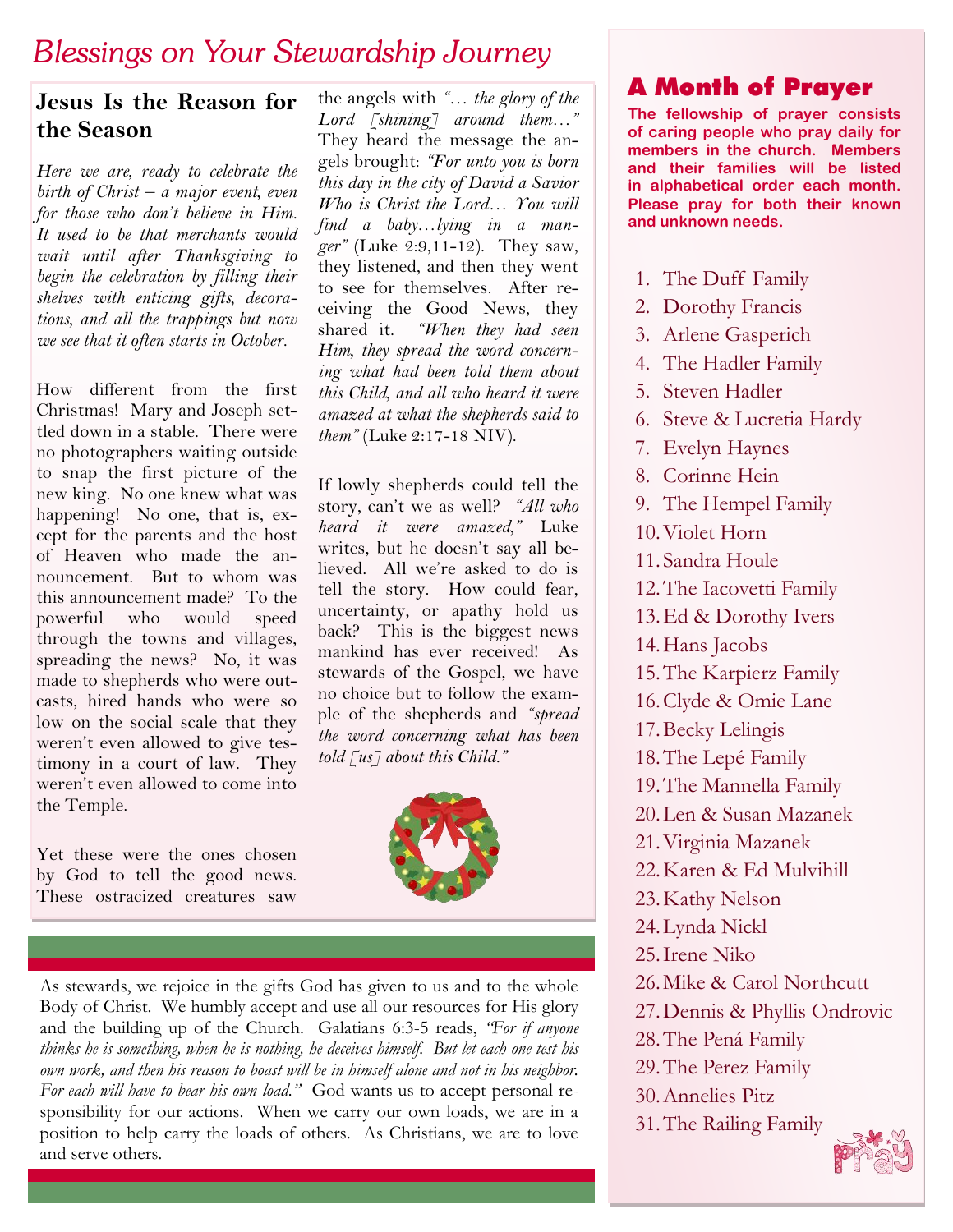# Immanuel Christian Academy

The Glorious Vision by Valerie Winston

Recently a few words from the hymn, "The Church's One Foundation" came to my mind. In the fifth stanza there is the line "till with the vision glorious". I kept thinking about what the vision glorious must be. I know that the stanza itself may be speaking of the last days, where after toil and tribulation the church will be at peace and rest. I think the vision glorious must be a view of heaven.

Jesus is the church's foundation. During the season of Advent, we look forward to and prepare for the coming of that foundation. What a truly glorious vision and a time to experience joy and peace.

What a glorious vision it must have been for the shepherds to see and hear the angels. What an even more glorious vision to find and see the baby Jesus, just as they had been told. What a glorious vision for the Wise Men who saw and followed the star. What a glorious vision for them as they beheld the Savior and King.

I can only imagine the glorious vision of all the artists, composers, and songwriters who've tried to capture the beauty, splendor, wonder, awe, and joy of the night of Jesus birth. What a glorious vision for us all as we look forward to and prepare for the wondrous night.

God's blessings to you as you prepare your heart to receive that glorious vision that is our Savior. Merry Christmas!

#### FIRST TRIMESTER HONOR ROLL

In order to encourage our students scholastically, Immanuel maintains an honor roll each trimester for students in grades five through eight.

High Honor Roll - Laila Cobbins, Nikita Derkach, Jaden Fructuoso, Jaden Nash - 5th Grade; Garionna Body, Elijah Grimes, Kennedy Honey, Jayla Pernell, 6th Grade; Nadia Bradley, Trinity Hodges, 7th Grade; Andrew Tolefree and Kylee Woodruff, 8th Grade .

Honor Roll - Denzil Moore, Jr., 7th Grade .



A group of children excitedly talk about what joy is – such as Christmas lights and carol singing - and what it is not – such as purple dinosaur pajamas instead of a leather soccer ball! Through insightful perspectives of children, and the beloved scriptures of Christmas, they and we come to realize anew that Jesus Christ is the center of our joy! Join us for the Christmas musical: Joy to You and Me presented on Sunday afternoon, December 15, beginning at 4:00 P.M.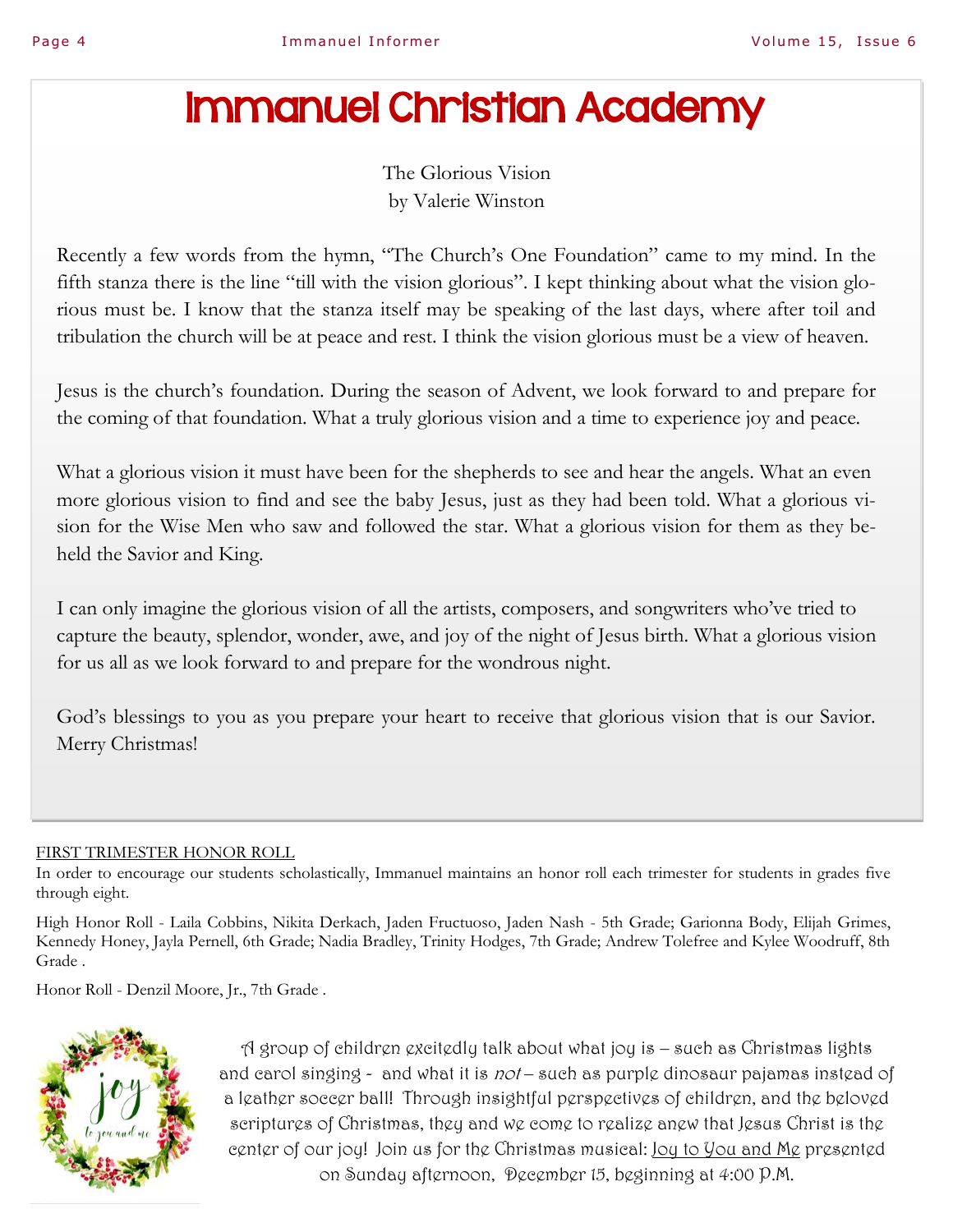## **Walther Christian Academy's Christmas Concert -** December 6th, 7pm

Concordia University Chicago will present its annual **Service of Lessons & Carols** on Saturday, December 7, at 4 p.m. and 7 p.m., and Sunday, December 8, at 4 p.m.

# **March for Life**

NID Life Ministry March for Life Chicago 2020 MARCH FOR LIFE CHICAGO 2020: Join area Lutherans at the March for Life Chicago on SATURDAY, January 11, 2020. A March For Life Chicago convention kicks off the day and a short walk around Daley Plaza begins with a lineup of inspirational speakers affirming the value of life and underscoring the importance of continuing to speak out for life. LCMS President Rev. Dr. Matthew Harrison is participating. To take the NID sponsored bus, meet at Trinity Lutheran Church, 1101 Kimberly Way, Lisle 60532 for pre-event worship at 9 a.m. Bus departs at 9:45 a.m. and returns at 4:45 p.m. Suggested Donation: \$20. Bus reservations MUST be made by January 7th at 630.234.1491 or kbwrk123@gmail.com and participants must download a free convention fast past. Also, Rev. Harrison is giving the opening prayer at the March For Life Chicago Banquet on Saturday evening. Info at: marchforlife-chicago.org.

## **Service of Remembrance**

The busy-ness of the holidays can magnify the loneliness you feel when you have lost someone close. This Christmas season, we encourage you to come and be a part of Trinity's special Service of Remembrance to be held on Saturday, December 14th at 6:30 p.m. at Trinity Lutheran Church, Kimberly Way site. Address is 1101 Kimberly Way Lisle, IL. This is a beautiful service to remember our loved ones who have died. It is a prayerful and reflective time of comfort and hope for those who mourn the loss of someone close to them. And it is held at the time of year we remember the Prince of Peace who was born at Christmas – entering into our grief and giving new hope, life and joy! Come as you are. Whatever you are feeling, wherever you are in your journey, God understands and promises to meet you there. There is also an opportunity at this service to light a candle in memory of your loved one. Everyone is welcome. Invite family, friends and neighbors. The atmosphere is very warm and accepting, and grief volunteers are available to talk before, during and after the service. Comfort dogs will also be on hand. Refreshments will be served following the service. Questions? Please contact Chad Leonard at (630) 708-8004 or chad.leonard@tlc4u.org. This service is sponsored by the Care Ministries of Trinity.

## Important Dates:

- 3 Day School Commission Meeting Dartball
- 4 Faculty Meeting Men's Bible Study Advent Supper and Service Adult Choir
- 5 Candy Cane Lane
- 6 Adult Volleyball
- 8 Cookie Walk Scrip Orders Due
- 10 Hearing and Vision re-screening Math Club Dartball
- 11 Faculty Meeting Men's Bible Study Advent Supper and Service Adult Choir
- 13 PTL Christmas Store
- 15 Christmas Program SeedMoney Campaign Ends
- 17 PTL Meeting
- 18 Faculty Meeting Men's Bible Study Advent Supper and Service Adult Choir
- 20 Christmas Break Begins
- 22 Lessons & Carols / Chili and Caroling
- 24 Christmas Eve Service
- 25 Christmas Day Service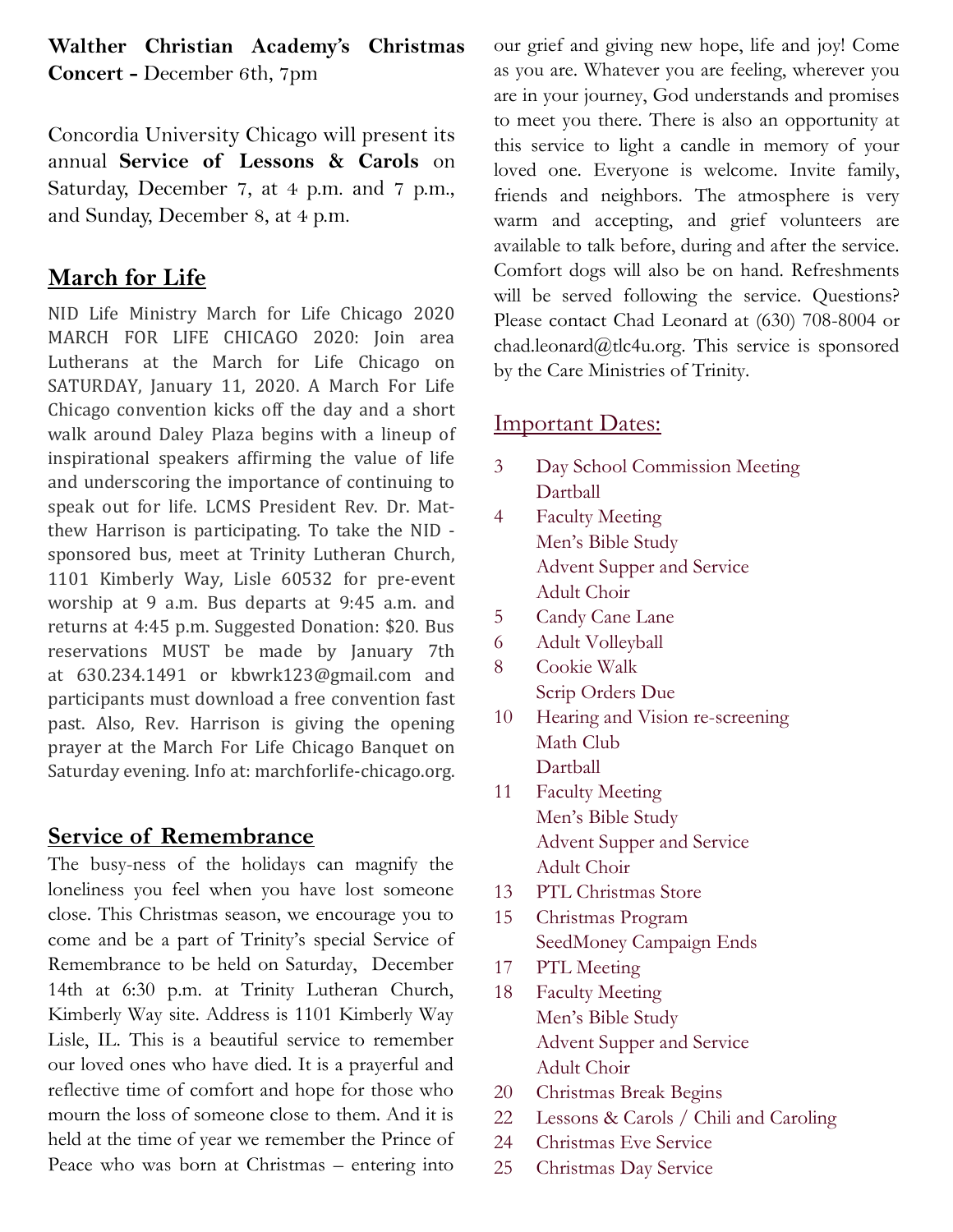#### Immanuel Informer and the result of the Volume 15, Issue 6 and Page 6 Page 6

*Everything written in the Scriptures was written to teach us, in order that we might have hope through the patience and encouragement which the Scriptures gives.* Romans 15:4

#### **Getting the Most Out of Your Daily Bible Reading**

As you read the Bible each day, allow the Scriptures to speak to you. This daily "dialogue " between you and the biblical text will reveal new understandings about God, and about yourself.

#### **December**

**First Sunday in Advent**  1 1 Thessalonians 3:6-13 2 Psalm 24 3 Psalm 87 4 Psalm 122 5 Psalm 130 6 Ruth 4:13-22 7 Luke 3:23-38 **Second Sunday in Advent**  8 Micah 5:2-15 9 Zephaniah 3:14-20 10 Zechariah 9:9-17 11 Malachi 3:1-7 12 Malachi 4:1-6 13 Luke 3:1-6 14 Luke 3:7-20 **Third Sunday in Advent** 15 Isaiah 9:1-7 16 Isaiah 11:1-16

17 Isaiah 12:1-6 18 Isaiah 35:1-10 19 Isaiah 52:1-12 20 Isaiah 60:1-22 21 Isaiah 62:1-12 **Fourth Sunday in Advent** 22 Luke 1:1-38 23 Luke 1:39-56 **Christmas Eve** 24 Luke 1:57-80 **Christmas Day** 25 Luke 2:1-20 26 Luke 22:21-40 27 John 1:1-18 28 John 1:19-34 29 John 1:35-51 30 John 2:1-12 31 Titus 3:1-15

**Set aside time** to read the bible on a daily basis. **Find a quiet place** to read and reflect on each day's reading. **Begin with prayer**, asking God for guidance and blessing.



For the Record

Nothing to Report

# **December Birthdays**

- 3 -Maya Lepe
- 3 Lizette Pena
- 7 Sarah Blair
- 8 Susan Mazanek
- 9 Zachary Blair
- 10 Karen Bimler
- 10 Katy Thomas
- 11 Lance Turner
- 13 Rita Stallings
- 16 Jayne Siou
- 18 Maxine Mannella
- 21 Mia Railing
- 24 Zachary Redis
- 26 Corinne Hein

### **MONTHLY EVENTS**

(unless otherwise noted)

**Faculty Meeting**  1st Wednesday of the Month (Sept. - May)

> **PTL Meeting**  3rd Tuesday of Month

**Bible Study Sundays**  8:15am September - May

#### **Women's Bible Study**

Wednesdays 10:00am *Off during Christmas break*

> **Men's Bible Study** Wednesdays 4:30pm

**Dartball - Tuesday 7:30** September - May

**Adult Choir Rehearsal Wednesdays 7:30pm**  September - 1st Week in June

**Adult Volleyball**  Select Fridays September - April

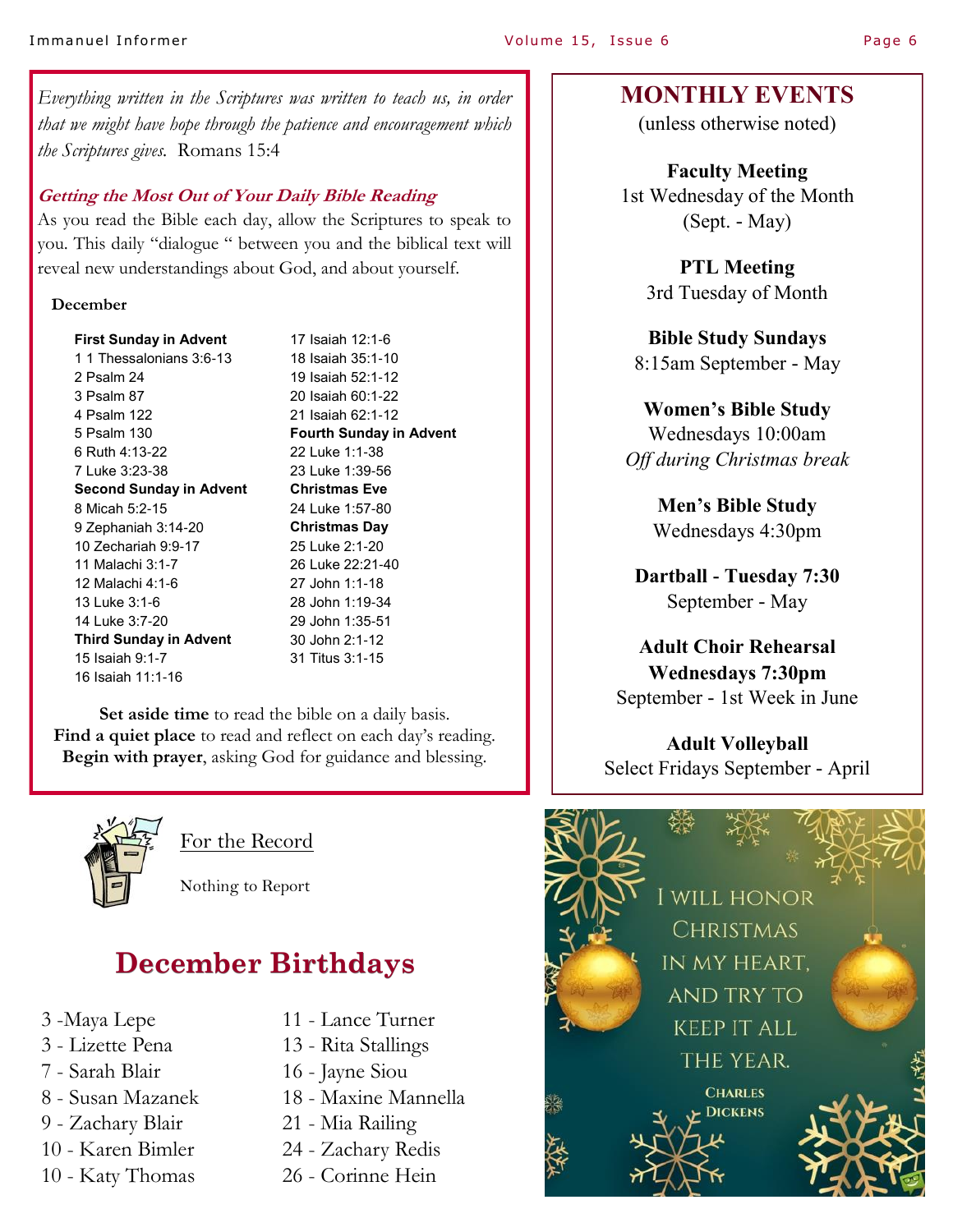# December 2019 December 2019